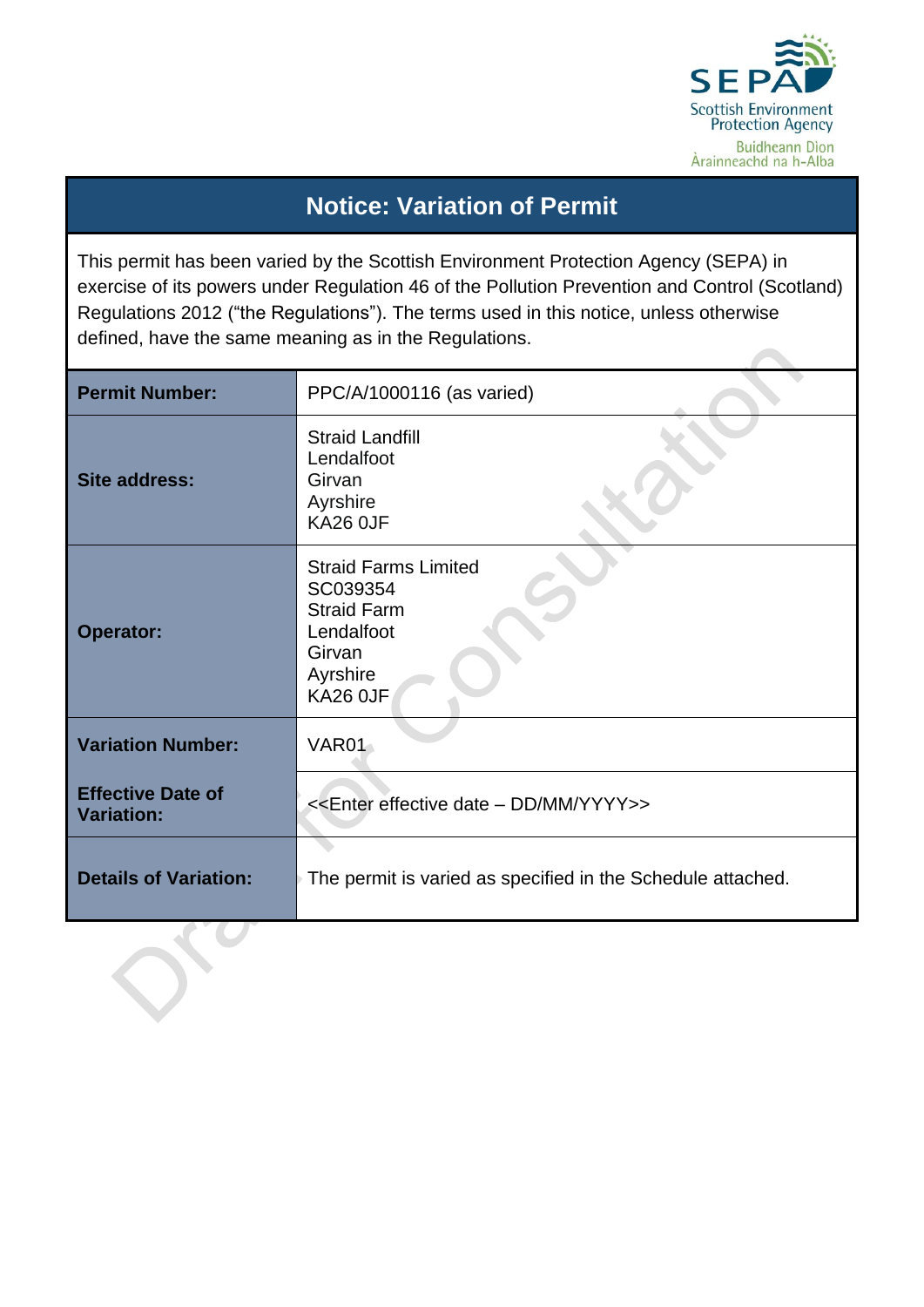

## **Schedule**

The permit has been varied as follows:

- **1.** A new Condition 2.6.4 shall be added as follows:
	- 2.6.4 Without prejudice to Condition 2.6.1 above, the Operator shall ensure that the bond, for the sum of £76,000, by The Royal Bank of Scotland PLC (dated 29 June 2020 and referenced G130599), in favour of SEPA or a financial guarantee in substantially the same terms with a guarantor approved by SEPA, is maintained until the Permit is surrendered or revoked. A new or renewed guarantee, to take effect on the expiry of any existing guarantee, shall be provided to SEPA at least 6 months prior to the expiry date of that existing guarantee.
- **2.** Table 9.2.1 in Condition 9.2.1 is deleted and replaced with new Table 9.2.1 as follows: Table 9.2.1

| <b>Emission Point</b>                                                                      | <b>Source</b><br><b>of</b><br><b>Emission</b> | <b>Destination</b> | <b>Emission</b><br><b>Design and</b><br><b>Location</b> | <b>Sampling</b><br><b>Location</b><br>(NGR) |
|--------------------------------------------------------------------------------------------|-----------------------------------------------|--------------------|---------------------------------------------------------|---------------------------------------------|
| From end of pipe into a<br>depth of one metre of<br>water below the mean low<br>water mark | Leachate<br><b>Treatment</b><br>Plant         | Firth of Clyde     | 150mm<br>internal<br>diameter<br>pipe<br>NX13359070     | NX 13679074                                 |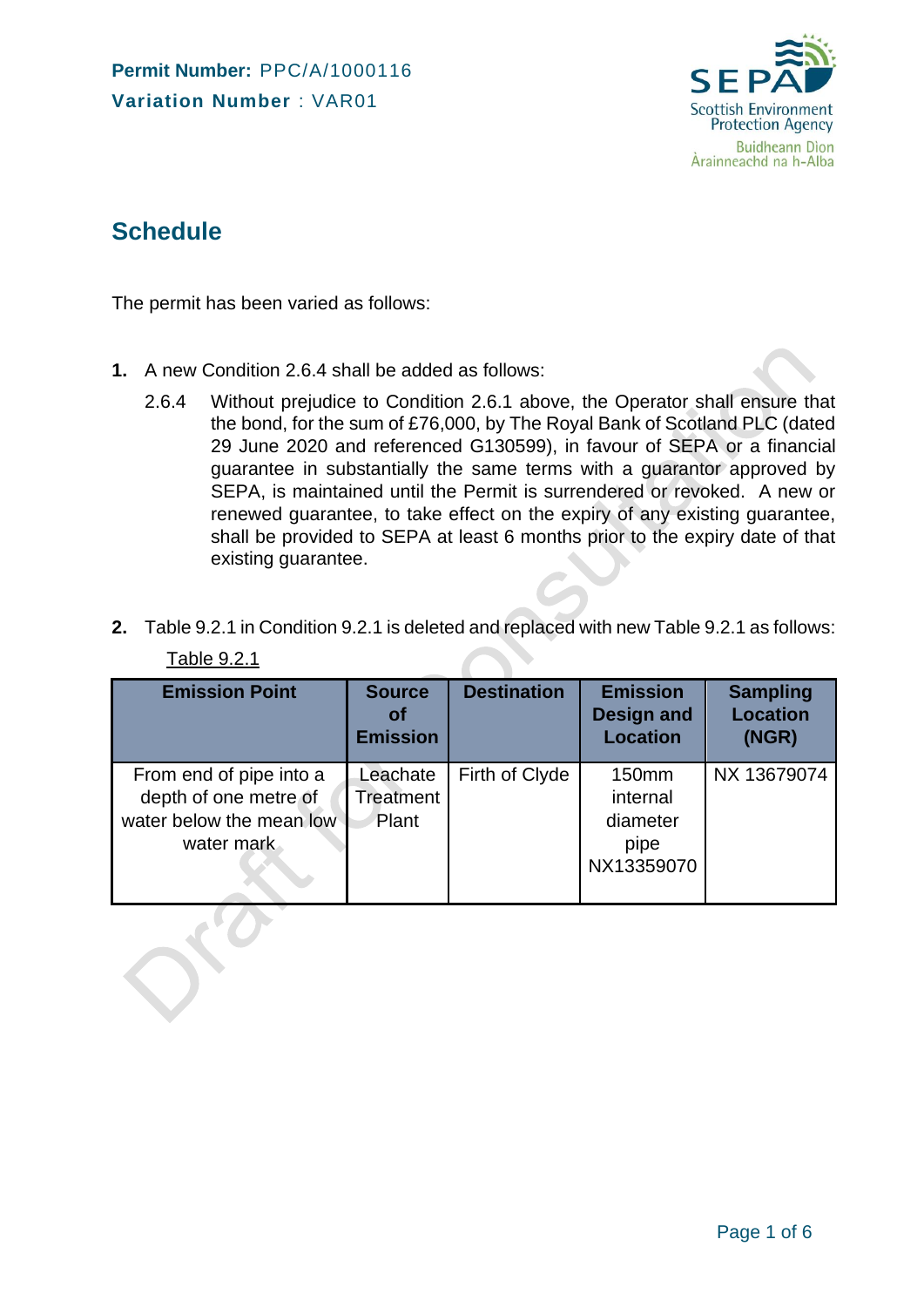

**3.** Table 11.1.7 in Condition 11.1.7 is deleted and replaced with new Table 11.1.7 as follows:

| <b>Sample</b> | <b>Frequency</b>             |                                  | <b>Parameter</b>                                                                                                                                                                            | Location(s)                                                                     |  |
|---------------|------------------------------|----------------------------------|---------------------------------------------------------------------------------------------------------------------------------------------------------------------------------------------|---------------------------------------------------------------------------------|--|
|               | <b>Operation</b><br>al Phase | <b>Aftercare</b><br><b>Phase</b> |                                                                                                                                                                                             |                                                                                 |  |
|               | Weekly                       | Monthly                          | Level                                                                                                                                                                                       | Each leachate<br>monitoring point<br>and extraction<br>well                     |  |
|               | Quarterly                    | Six-<br>monthly                  | ammoniacal nitrogen as<br>N, pH, EC, temp., TSS,<br>TDS, major ions (incl.<br>chloride, P as<br>orthophosphate, metals<br>as total & dissolved)                                             | Each leachate<br>monitoring point<br>and extraction<br>well and mixed<br>liquor |  |
| Leachate      | Six-<br>monthly              | Six-<br>monthly                  | ammoniacal nitrogen as<br>N, pH, EC, temp., TSS,<br>TDS, major ions (incl.<br>chloride, P as<br>orthophosphate, metals<br>as total & dissolved)                                             | Each leachate<br>monitoring point<br>and extraction<br>well and mixed<br>liquor |  |
|               |                              |                                  | Trace metals (dissolved<br>and total)                                                                                                                                                       |                                                                                 |  |
|               | Annually                     | Annually                         | ammoniacal nitrogen as<br>N, pH, EC, temp., TSS,<br>TDS, major ions (incl.<br>chloride, P as<br>orthophosphate), metals<br>(total & dissolved), trace<br>metals (as total and<br>dissolved) | All phases &<br>mixed liquor                                                    |  |
|               |                              |                                  | VOC & SVOC screens,<br><b>TPHCWG, herbicide</b>                                                                                                                                             |                                                                                 |  |

screen (incl. mecoprop)

Table 11.1.7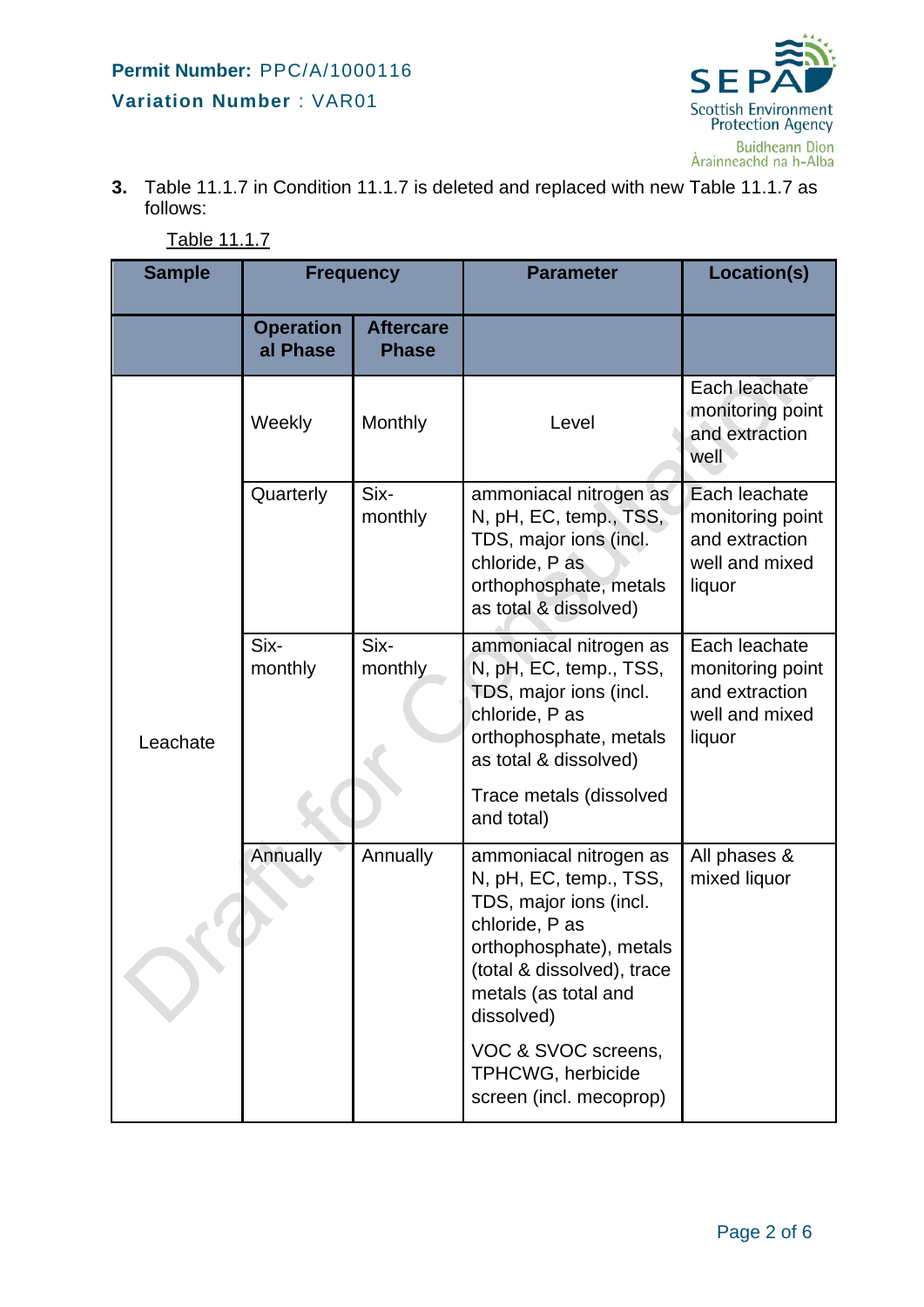

Buidheann Dìon<br>Àrainneachd na h-Alba

|                     | Monthly                | Monthly         | Level and field<br>parameters (pH, EC,<br>temp., DO, redox<br>potential)                                                                                                                 | BH1A, BH2A,<br>BH3, BH4, BH5,<br>BH <sub>6</sub> A                                              |
|---------------------|------------------------|-----------------|------------------------------------------------------------------------------------------------------------------------------------------------------------------------------------------|-------------------------------------------------------------------------------------------------|
|                     | Quarterly              | Quarterly       | Level and field<br>parameters (pH, EC,<br>temp., DO, redox<br>potential)                                                                                                                 | BH1A, BH2A,<br>BH3, BH4, BH5,<br>BH <sub>6</sub> A                                              |
| Groundwater         |                        |                 | Ammoniacal nitrogen as<br>N, TSS, TDS, alkalinity,<br>major ions (incl.<br>chloride, P as<br>orthophosphate, metals<br>(as total & dissolved),<br>trace metals (as total &<br>dissolved) |                                                                                                 |
|                     | Annually               | Annually        | Level and field<br>parameters (pH, EC,<br>temp., DO, redox<br>potential)                                                                                                                 | BH1A, BH2A,<br>BH3, BH4, BH5,<br>BH <sub>6</sub> A                                              |
|                     |                        |                 | Ammoniacal nitrogen as<br>N, TSS, TDS, alkalinity,<br>major ions (incl.<br>chloride, P as<br>orthophosphate, metals<br>as total & dissolved),<br>trace metals (as total &<br>dissolved)  |                                                                                                 |
|                     | Monthly                | Six-<br>monthly | Field parameters (pH,<br>EC, temp., DO)                                                                                                                                                  | <b>Surface Water</b><br>Monitoring                                                              |
| Surface<br>Water    |                        |                 | Ammoniacal Nitrogen<br>(as N), Chloride, COD                                                                                                                                             | Points upstream<br>and<br>downstream of<br>the site as<br>detailed in the<br>Management<br>Plan |
| <b>Landfill Gas</b> | As per Condition 8.5.1 |                 |                                                                                                                                                                                          | <b>Utilisation Plant</b>                                                                        |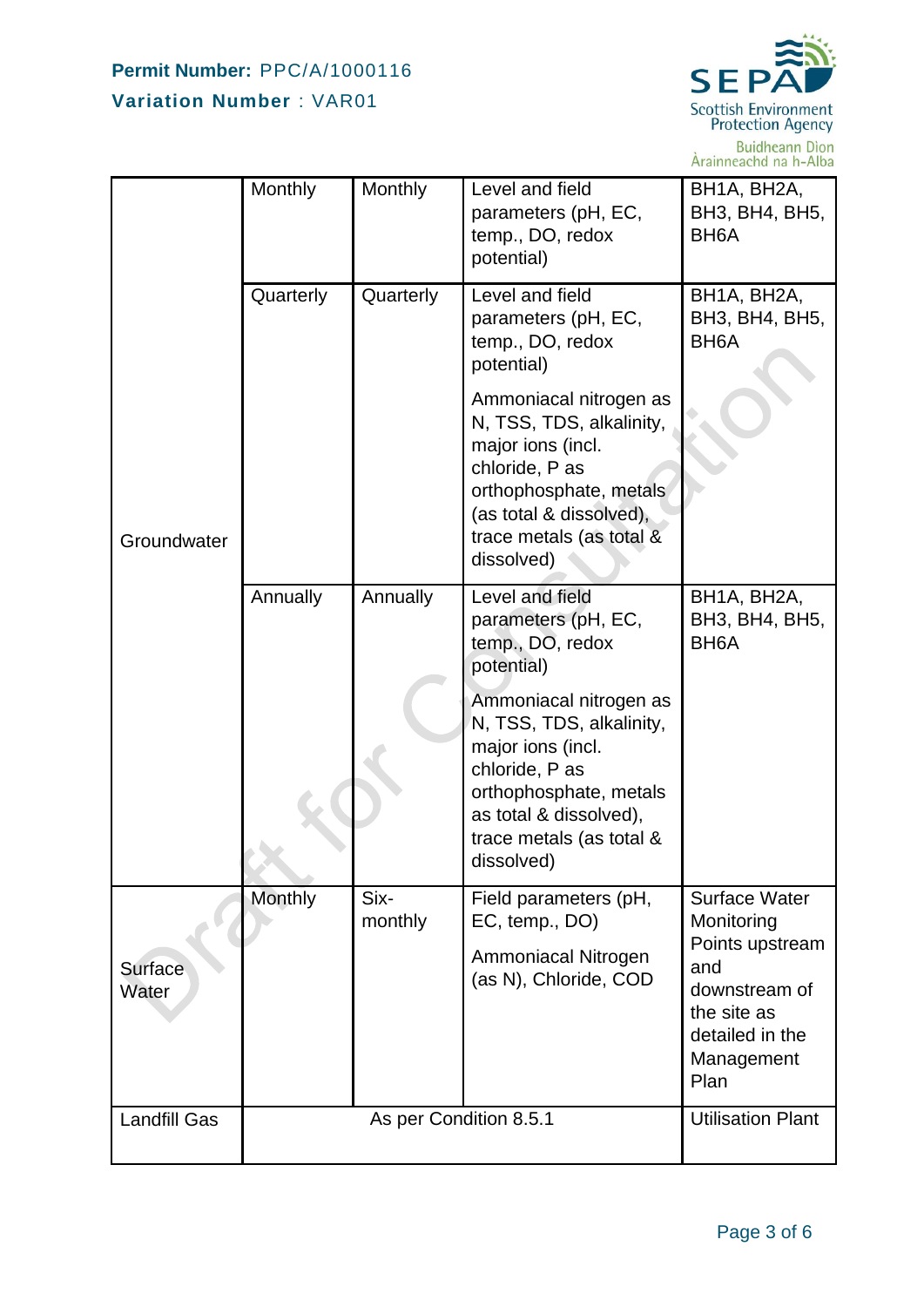

|                                          |                 | <b>Collection Wells</b>                                  |                                                                                                                                                                                                                                                                |                                                         |  |  |
|------------------------------------------|-----------------|----------------------------------------------------------|----------------------------------------------------------------------------------------------------------------------------------------------------------------------------------------------------------------------------------------------------------------|---------------------------------------------------------|--|--|
|                                          |                 | All perimeter<br>landfill gas<br>monitoring<br>boreholes |                                                                                                                                                                                                                                                                |                                                         |  |  |
| <b>Landfill Gas</b>                      |                 | Surface<br>Emissions                                     |                                                                                                                                                                                                                                                                |                                                         |  |  |
|                                          |                 | All flares in<br>operation*                              |                                                                                                                                                                                                                                                                |                                                         |  |  |
|                                          |                 |                                                          |                                                                                                                                                                                                                                                                | * n/a if flare<br>operational<br>$<$ 10% of the<br>year |  |  |
|                                          |                 |                                                          | volume of precipitation                                                                                                                                                                                                                                        |                                                         |  |  |
|                                          | Daily           |                                                          | temperature                                                                                                                                                                                                                                                    |                                                         |  |  |
| Weather<br>Data                          |                 |                                                          | direction and force of<br>prevailing wind                                                                                                                                                                                                                      | <b>Weather station</b>                                  |  |  |
|                                          |                 |                                                          | evaporation                                                                                                                                                                                                                                                    |                                                         |  |  |
|                                          |                 |                                                          | atmospheric humidity                                                                                                                                                                                                                                           |                                                         |  |  |
| Topography<br>of Landfill<br><b>Site</b> | Annually        |                                                          | structure and<br>composition of landfill<br>body;<br>surface area occupied<br>by waste;<br>volume and composition<br>of waste deposited;<br>time and duration of<br>depositing;<br>methods of waste<br>depositing; and<br>calculation of remaining<br>capacity | landfill site                                           |  |  |
| settling<br>behaviour                    | Annually        | Annually                                                 | percentage settlement                                                                                                                                                                                                                                          | landfill site                                           |  |  |
| waste types<br>and<br>quantities         | Annually<br>n/a |                                                          | types and quantities of<br>waste disposed of                                                                                                                                                                                                                   | landfill site                                           |  |  |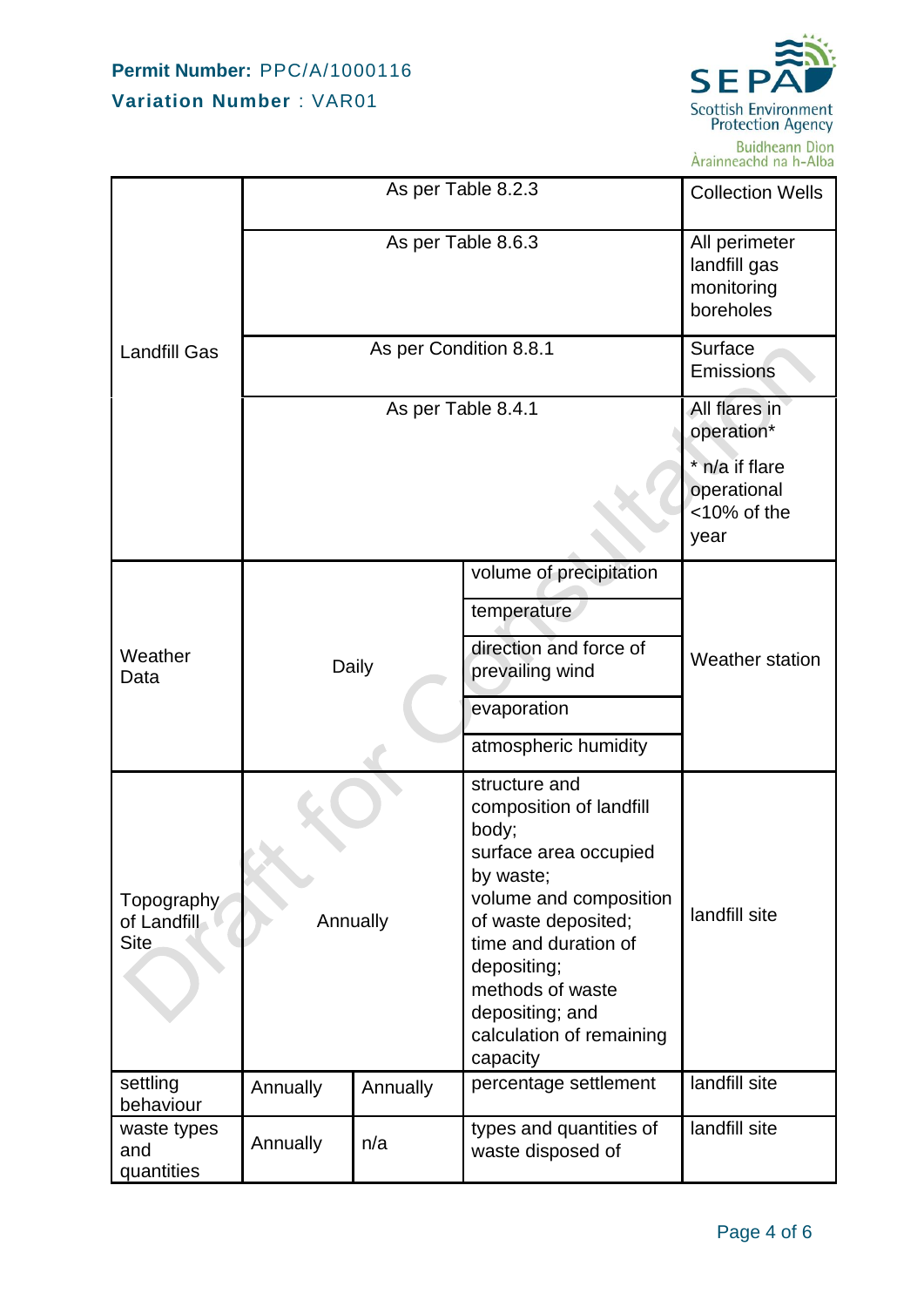

- **4.** A new Condition 11.1.10 shall be added as follows:
	- 11.1.10 The Operator shall install two new boreholes for the purposes of perimeter gas monitoring at locations to the north of phases 4 and 5, no later than 31 October 2022. Said locations shall be agreed in writing with SEPA prior to the boreholes being installed.
- **5.** Table 11.3.1 of Condition 11.3.1 is deleted and replaced with new Table 11.3.1 as follows:

|                       |            | <b>Trigger Level</b>                           |                           |                               |                               |  |
|-----------------------|------------|------------------------------------------------|---------------------------|-------------------------------|-------------------------------|--|
| <b>Sampling Point</b> | <b>NGR</b> | <b>Ammoniacal</b><br>Nitrogen as<br>$N$ (mg/L) | <b>Chloride</b><br>(mg/L) | <b>Mercury</b><br>$(\mu g/l)$ | <b>Toluene</b><br>$(\mu g/l)$ |  |
| BH <sub>1</sub> A     | NX14199069 | 0.39                                           | 250                       | 0.1                           | $\overline{4}$                |  |
| BH <sub>2</sub> A     | NX13729080 | 0.39                                           | 250                       | 0.1                           | 4                             |  |
| BH <sub>3</sub>       | NX13649079 | 0.39                                           | 250                       | 0.1                           | $\overline{4}$                |  |
| BH <sub>4</sub>       | NX13789062 | 0.39                                           | 250                       | 0.1                           | $\overline{4}$                |  |
| BH <sub>5</sub>       | NX14069047 | 0.39                                           | 250                       | 0.1                           | $\overline{4}$                |  |
| BH <sub>6</sub> A     | NX14309099 | 0.39                                           | 250                       | 0.1                           | $\overline{4}$                |  |
|                       |            |                                                |                           |                               |                               |  |

Table 11.3.1

**6.** The Site Plan in Schedule 12, Appendix 1 is deleted and replaced with a new Site Plan as follows: